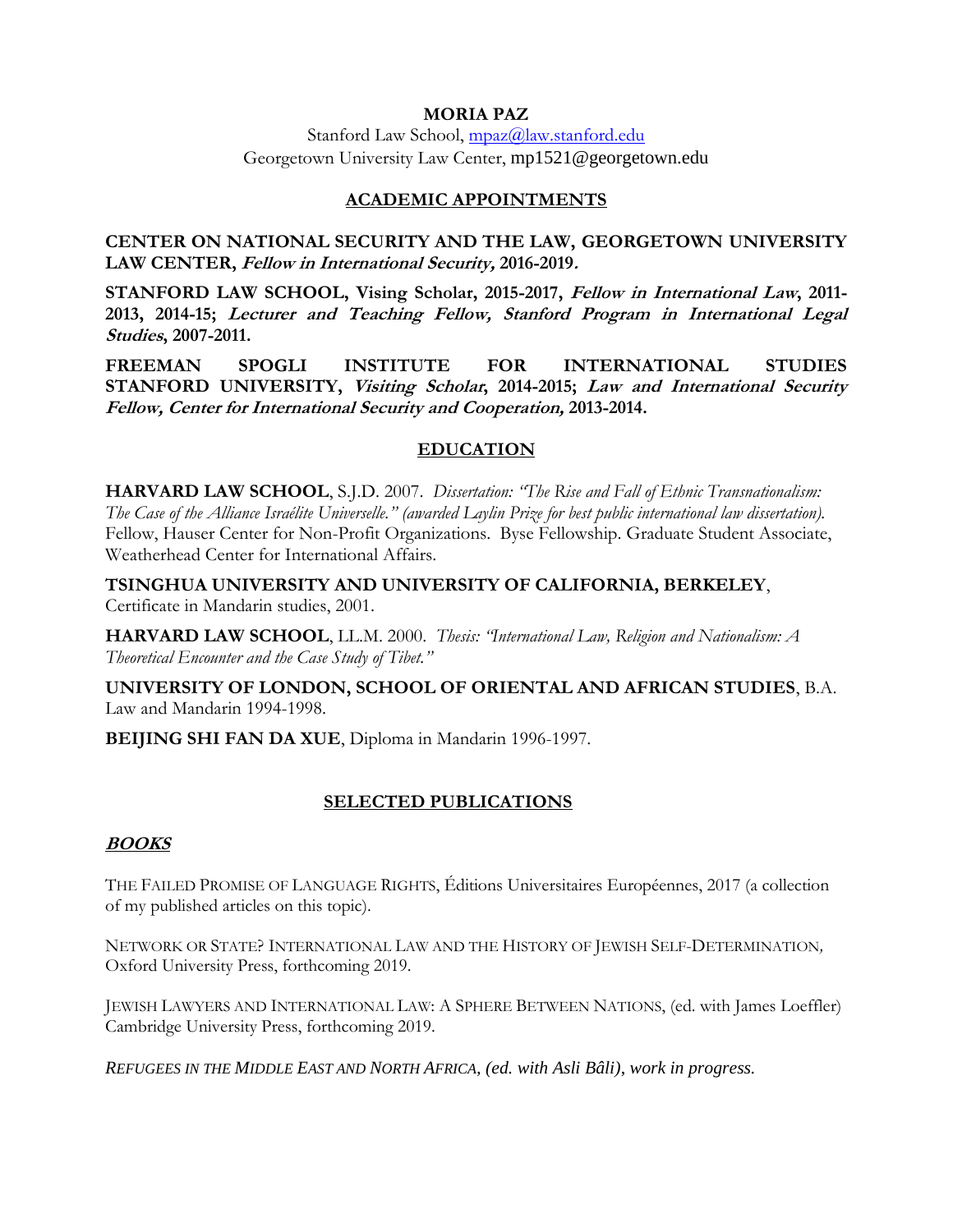## **ARTICLES (published)**

*The Incomplete Right to Freedom of Movement,* 111 AMERICAN JOURNAL OF INTERNATIONAL LAW (AJIL) UNBOUND, p. 514-518, 2017.

*The Law of Walls,* EUROPEAN JOURNAL OF INTERNATIONAL LAW (EJIL), **28**, No. 2, 2017.

*Asylum and Terrorism: The Death of Human Rights Law?,* IOWA LAW REVIEW, BULLETIN (forthcoming, Winter 2016)*.* An invited paper.

*Between the Kingdom and the Desert Sun: Human Rights, Immigration, and Border Walls*, 34:1 BERKELEY JOURNAL OF INT'L LAW (2016). Chosen as one of the best works of recent scholarship relating to immigration law in a review published by Jotwell. The Berkeley Journal of International Law organized a special panel around this paper (December, 2015.)

*The Tower of Babel: Human Rights and the Paradox of Language,* 25(2) EUROPEAN JOURNAL OF INTERNATIONAL LAW (EJIL), *473 (2014) No. 2*. Won the Law & Humanities Interdisciplinary Writing Competition. New Voices selection by the European Journal of International Law.

*Harvard International Law Journal Symposium: Moria Paz responds to Efrat Arbel,* OPINIO JURIS, (March 9, 2013) *http://opiniojuris.org/2013/03/09/hilj-symposium-moria-paz-responds-to-efrat-arbel/***.**

*Human Rights and the Tower of Babel; A Critique of the International Legal Regime for the Protection of Language Diversity,* 107 AM. SOC'Y INT'L L. PROC. *478* (2013)*.*

*The Failed Promise of Language Rights: A Critique of the International Language Rights Regime*, 54 HARV. INT'L L. J. (2013) (reprinted in LANGUAGE RIGHTS, Robert Phillipson and Tove Skutnabb-Kangas ed., Routledge, Series Critical Concepts in Language Studies (2016).

*States and Networks in the Formation of International Law*, 26 AM. U. INT'L L REV. 1241 (2011).

*A Non-Territorial Ethnic-Religious Network and the Making of Human Rights Law: The Alliance Israélite Universelle.* 4 INTERDISC. J. HUM. RTS. L. 1 (2010) (reprinted in THE NEW INTERNATIONAL LAW - AN ANTHOLOGY, Marius Emberland and Christoffer Eriksen ed., Raoul Wallenberg Institute of Human Rights and Humanitarian Law [2010]).

## **CHAPTERS**

*A Most Inglorious Right: René Cassin, Freedom of Movement, Jews and Palestinians,* in JEWISH LAWYERS AND INTERNATIONAL LAW: A SPHERE BETWEEN NATIONS, forthcoming, 2019. This paper was competitively selected for the Emerging Immigration Scholars conference (UCLA, Feb. 27-28, 2016.)

*Introduction,* with James Loeffler in JEWISH LAWYERS AND INTERNATIONAL LAW: A SPHERE BETWEEN NATIONS, (ed. with James Loeffler), forthcoming, 2019.

## **NON-LEGAL**

*Uncivil Damages, (2014, February 13) American Victims of Palestinian Terrorism are Suing a Chinese Bank. Israel is Trying to Stop Them (with James Loeffler). SLATE.* 

*Bomb Shelters Expose Rifts in Israeli Society, (2014, August 24), The Boston Globe.*